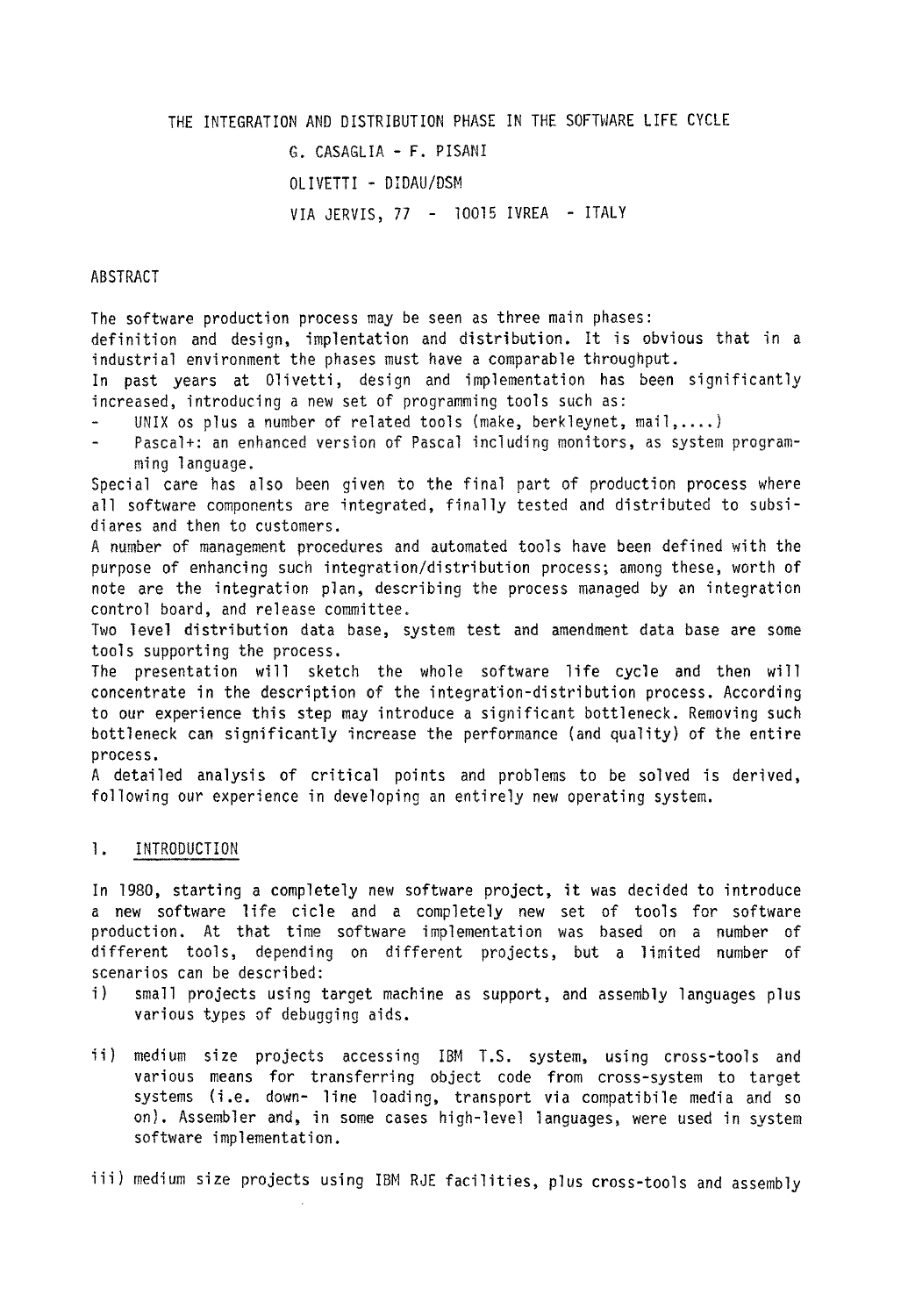languages. Each project adopted a specific-implicit-life cycle model.

Due to the characteristics of the new project, large system software for a new line of minicomputers with a significant number of successive releases to be produced, it was decided to define a uniform software production environment, suitable for all development groups. A plan to have all groups migrating from their "private" environment to the new "software factory" was also defined.

The key points on which the new "software factory" was based are the following:

- use of minicomputers as development systems (PDP-II/70 and VAX), in order to be able to dedicate computing power to each project group and to be able to expand such capacity, according to the specific needs of such project groups.
- use of UNIX as operating system and the related development tools, as the most advanced development environment.
- distribution of a large number of terminals to the different project groups.
- use of Pascal as high level development language.
- network interconnection of all development systems in order to have the different groups exchange mail, documentation, source modules.
- connection target systems to development systems for down-line loading of programs.
- definition of a suitable global software life cicle.

#### 2. PRESENT SITUATION

Today the environment is completed and successfully operational. Just to give some idea, the present situation is as follows:

- About 30 development systems (PDP-11/70, VAX) are installed in seven different locations: four in Italy and three in the USA.
- A network is connecting all of them using dedicated, switched lines and satellite links.
- About 900 terminals are connected to the development systems serving about II00 people involved in planning, implementation, QC, Sw distribution. This gives 1 terminal per 1.2 person.
- 90% of all the software produced is written in Pascal.  $\blacksquare$

Fig. 2.1 is showing the general topolog of the network, being this the powerfull base supporting the development tools and metodology.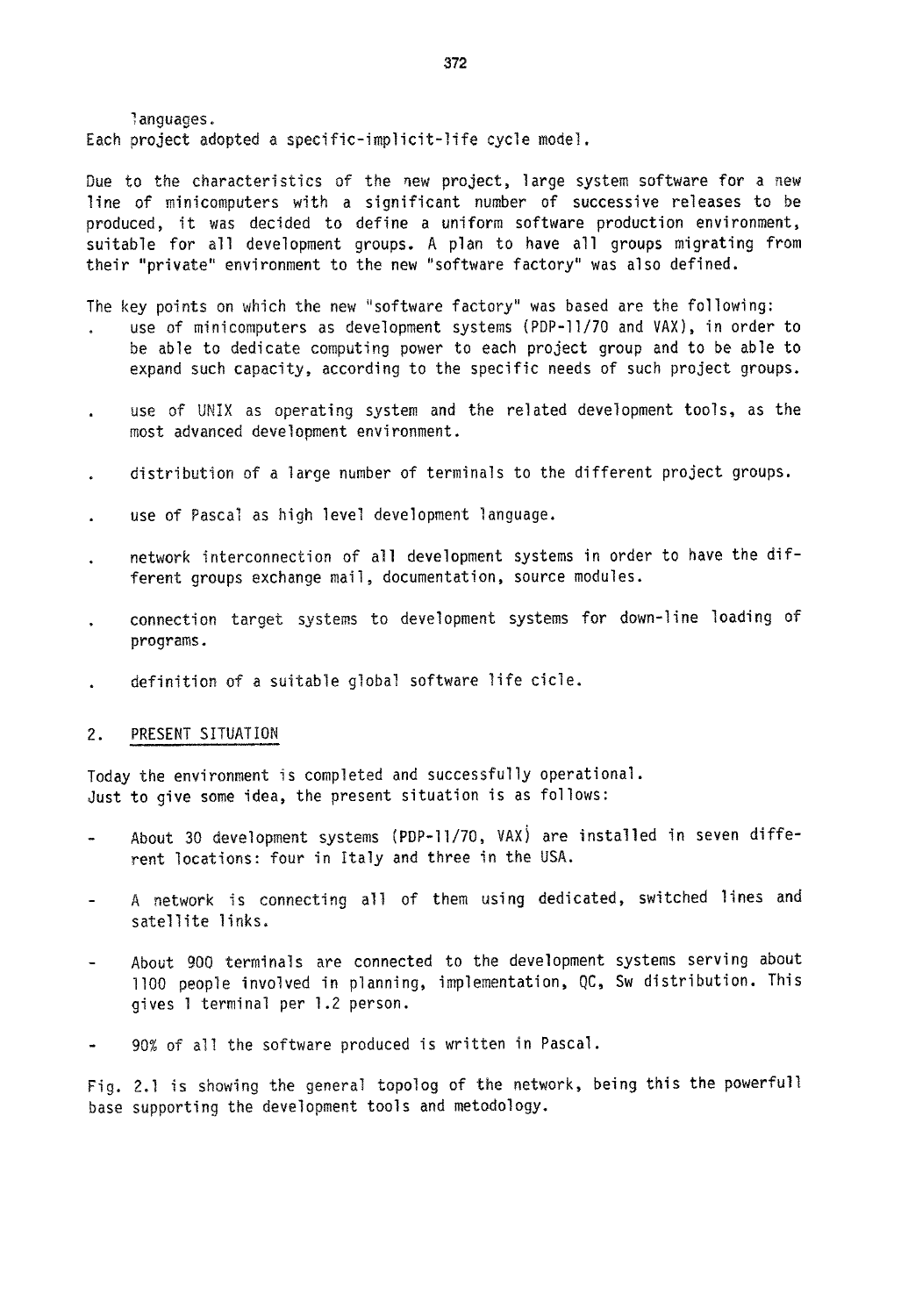In the first two years of the project much care was dedicated to the environment and tools affecting productivity in the implementation phase (i.e. implementation language, debugging tools, computing equipments).

While more can be done in this area, that seems to be the area on which research efforts are concentrated, the two following years of our project have shown a large impact of the integration/distribution phase on global productivity.

The following sections are firstly dedicated to analize the global production process we have adopted and then to discuss some implications and then to consider possible evolutions or alternatives.



Fig. 2.1 Development Network Topology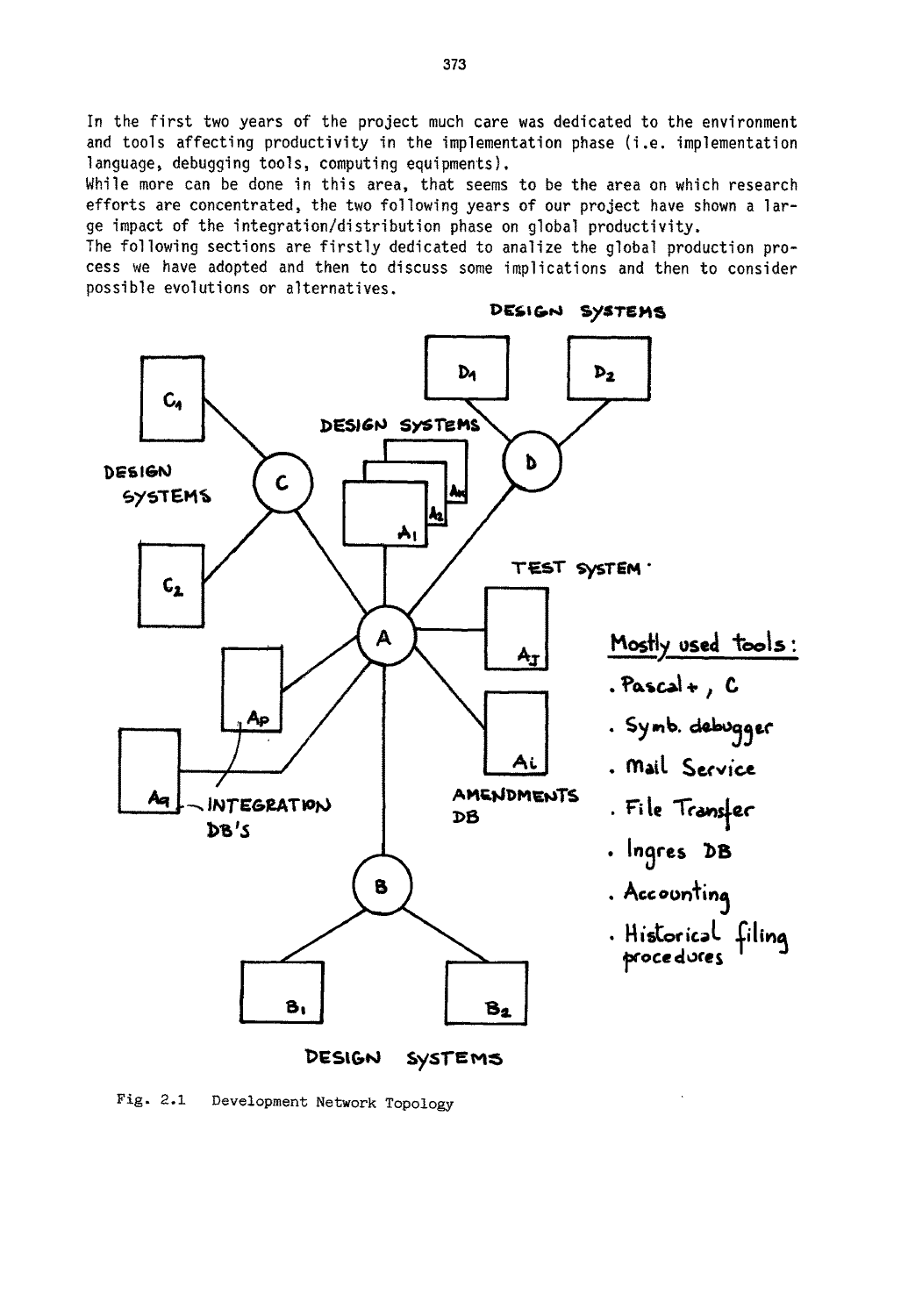### 3. ORGANISATIONAL ISSUES AND FLOW OF THE DEVELOPMENT PROCESS

Groups dedicated to the implementation of the software system, were organised according to a functional structure, like the one sketched in fig. 3.1



Fig, 3,1° Functional structure organisation

The main characteristics of such structure are:

- Implementation of all software parts is done in parallel up to completion of all components according to the functional specs, practically without feedbacks from Integration and CQ phases before the end of implementation phase.
- Quality control is performed in a large single external organisation independent from the implementation groups.
- Integration control and distribution is performed by a third independent group.
- The production process is practically divided in two parts:
	- Implentation
	- CQ, Integration/Distribution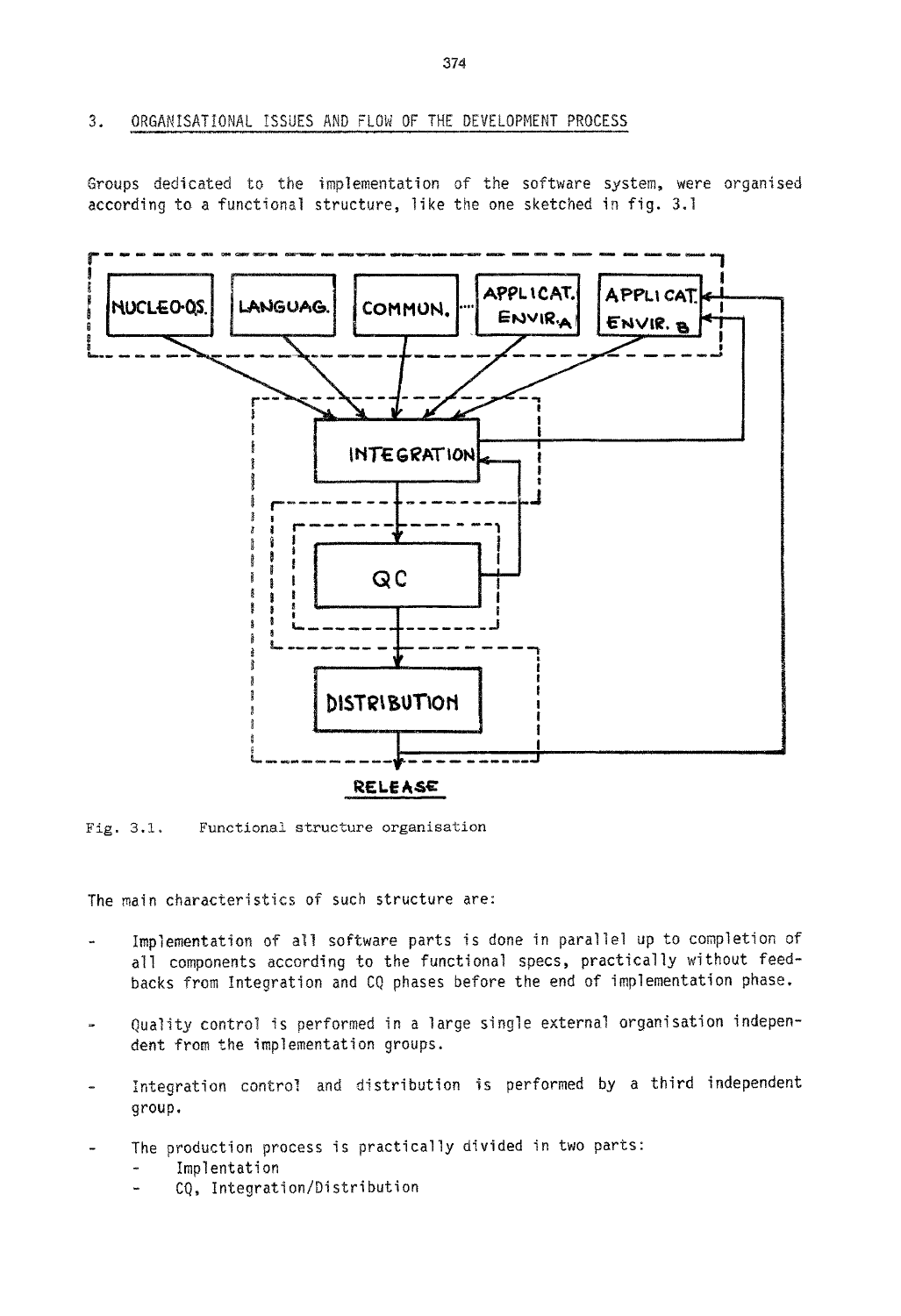- The process can be described as follows:  $\blacksquare$ 
	- implementation of different components is completed independently
	- components are then Quality Controlled
	- they are then funneled to the integration process, integrated to form the complete system and then quality controlled, according to the various system-configuration.
	- At this point a complex feedback process among project, QC, integration- /distribution is started, in order to produce the various product versions.

In past years these structure has proved to be efficient for:

- implementing a large integrated systems  $\overline{\phantom{a}}$
- efficient and fast implementation of a large quantity of different packages ä, to be integrated in a unique systems
- organizing a strong control in the quality-control integration/distribution phases while the implementation phase is technology driven for a large period
- performing configuration control in the final phase of the release
- $\blacksquare$ producing and managing a release version at a time.

# 4. PRESENT SOFTWARE LIFE CYCLE.

Software life cycle we adopted can be described using the cascade model (BOE.81) modified in order to reflect the independence between sw modules implementation process and product release production process.

Life cycle shown in fig. 4.1, has the following characteristics:

- Functionalities of sw components to be developed are defined during require- $\ddot{\phantom{a}}$ ments analysis phase (REQA) driven by technological issues, rather than market requirements.
- Development of software components is following a rather standard cycle, whe- $\mathbf{r}$ re components implementation and QC test definition and implementation are proceeding in parallel.

Implementation of all components is proceeding independently.

- Market requirement are introduced later in the development process, in order to define the set of components to be included in a product release. Such definition, plus the components definition, allows the definition of the actual Product Release Contents (PREQA), and the definition of Integration and Test Strategy (Integration Tree, Test Plan, ect.) It is in this phase that additional developments are defined to complete Product Release Functionalities.
- Integration and test phase include high interaction among development gro- $\bullet$ ups. Distribution kit is prepared and tested during this phase.
- Integration phase ends with the actual delivery of the release to a System Test phase, validating functional contents through home tests (application environment emulation) and through beta test (pilot user environment test).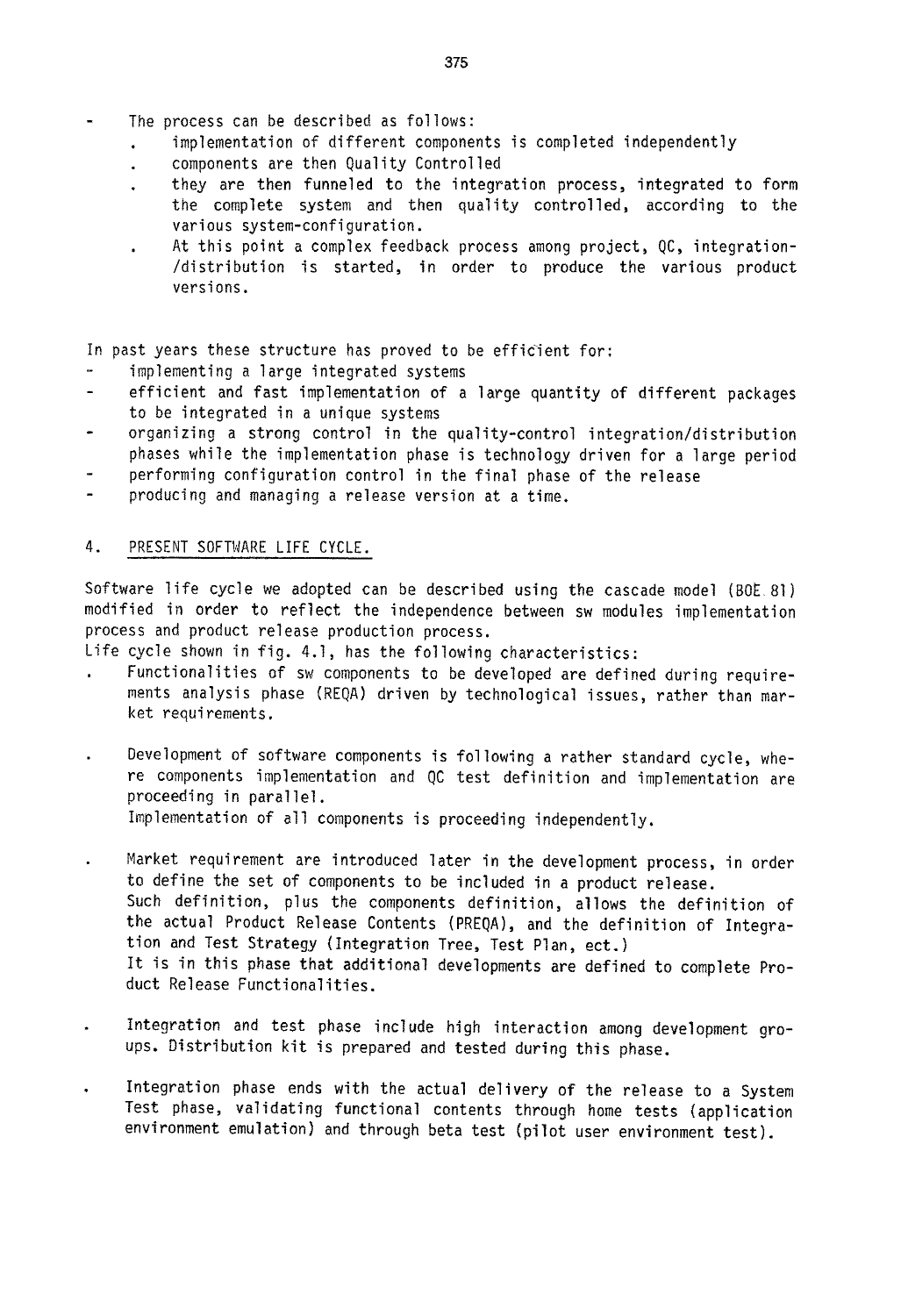$Fig. 4.1$ Software Life Cycle

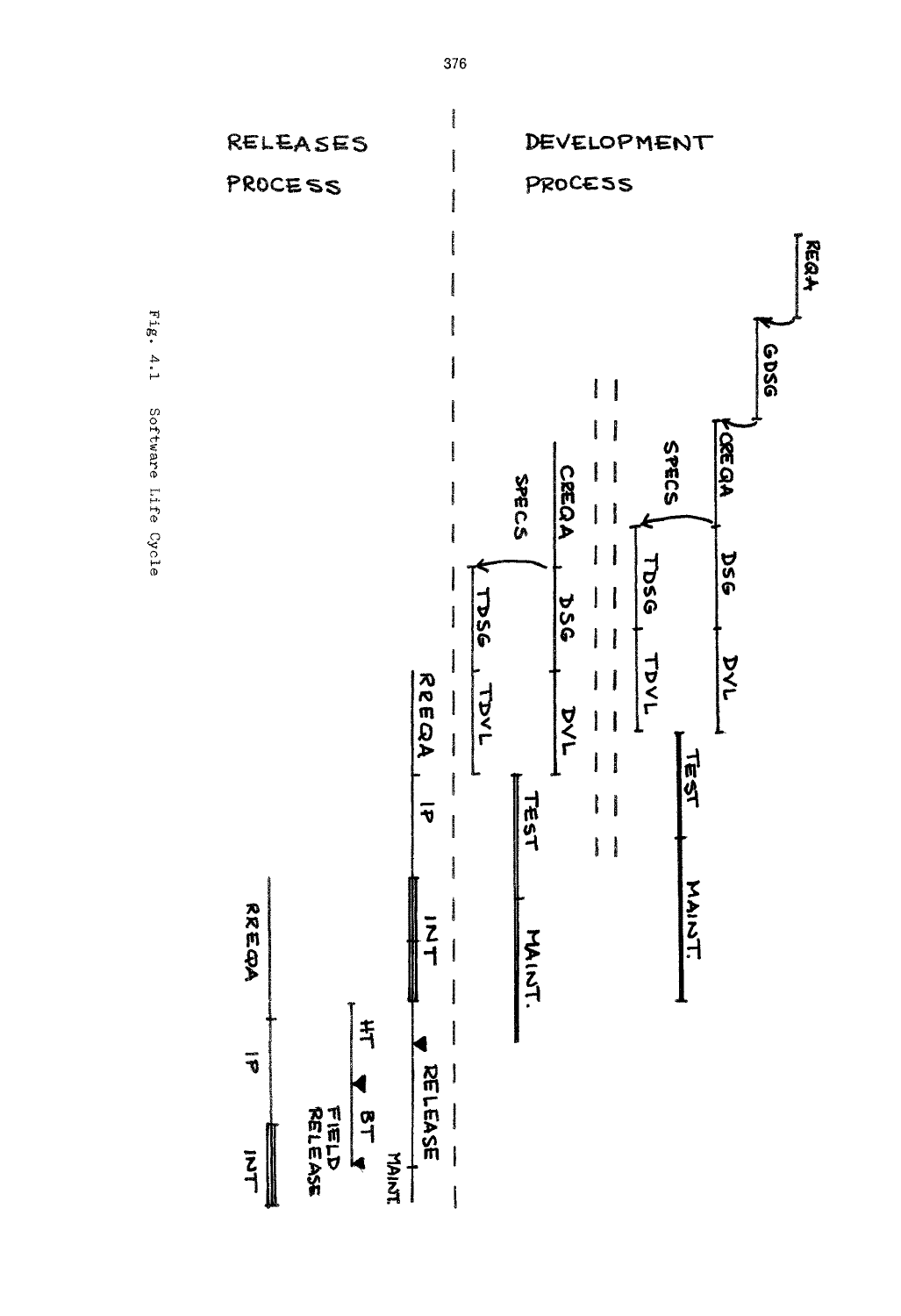A complete life cycle include three-four time integration phase iteration for any components development phase.

## 5. INTEGRATION PROCESS

The Integration is an ordered process of building-up and testing of a set of software components of increasing complexity (fig, 5.1).



Fig. 5.1 The Integration Process

The integration process is highly variable and iterative, therefore it must be strictly controlled. (Table 5.1)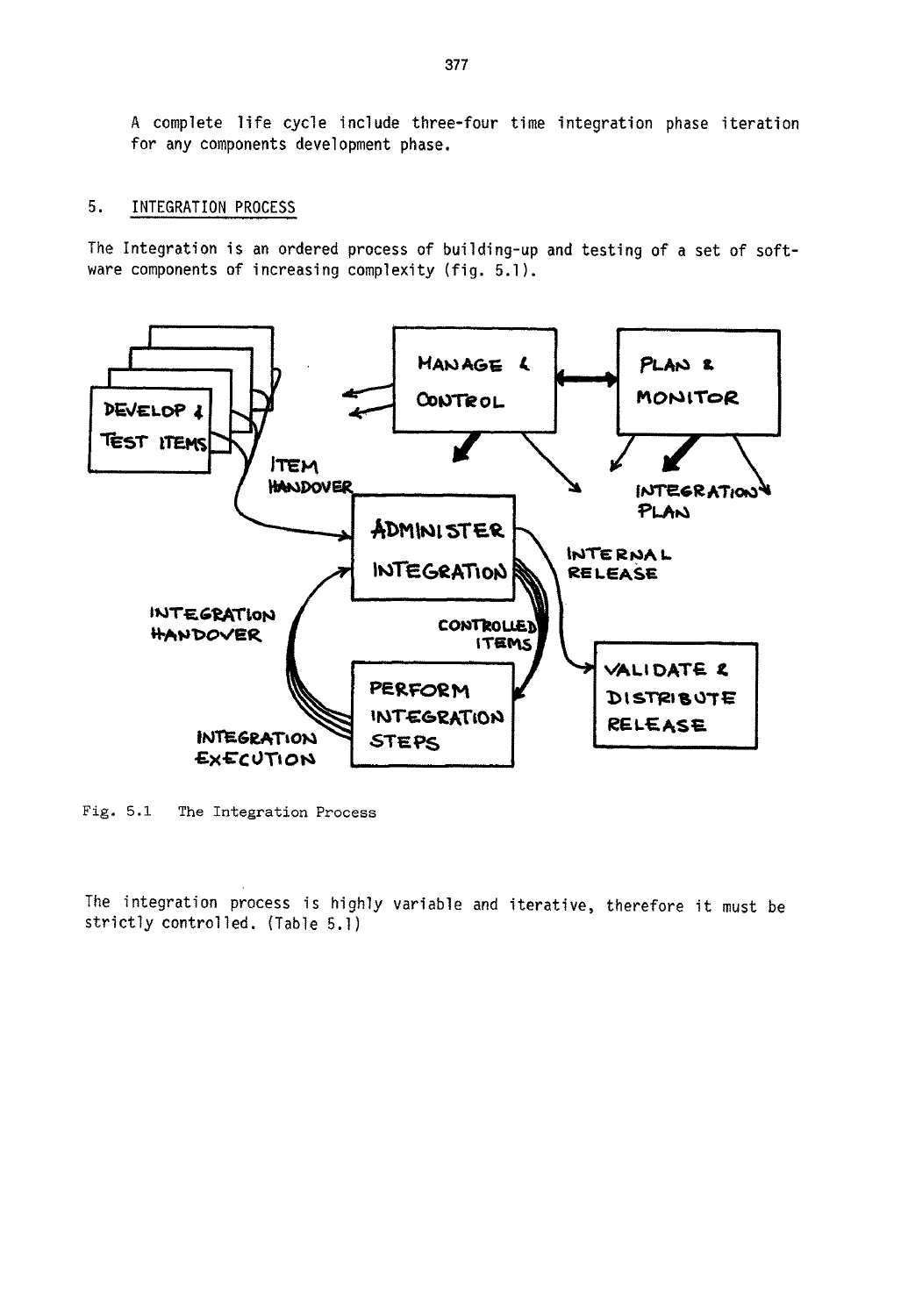Integration Programming

- $\bullet$  Includes technical planning, monitoring replanning
- integration Execution
	- \* Construction and test
- Integration Administration
	- Includes Error handling
- Integration Control
	- Management & Change Change Control

Tab. 5.1 Integration Activities

Control of the process can be obtained having a high visibility of the process; such visibility is obtained having the software components flowing through three different and independent organisations:

- Development groups seen as producer of the components and the related documentation.
- Integration, in charge of receiving, managing and controlling the software library and organizing the documentation needed to build the product release.
- Quality Insurance, controlling the quality of the software received from  $\bullet$ Integration.

Fig. 5.2 shows the information flow among the different organisations.

An integration control board coordinate change control and conflict resolution activities, in order to have a smoothly converging process.

A typical Integration cycle is shown in fig 5.3, where critical mile stones are:

- delivery to integration of the last relevant software component;
- execution of a complete test phase, accepting software changes for errors during the test phase;
- non-regression test on final sw version, accepting controlled and authorized software changes;
- production of distribution kit.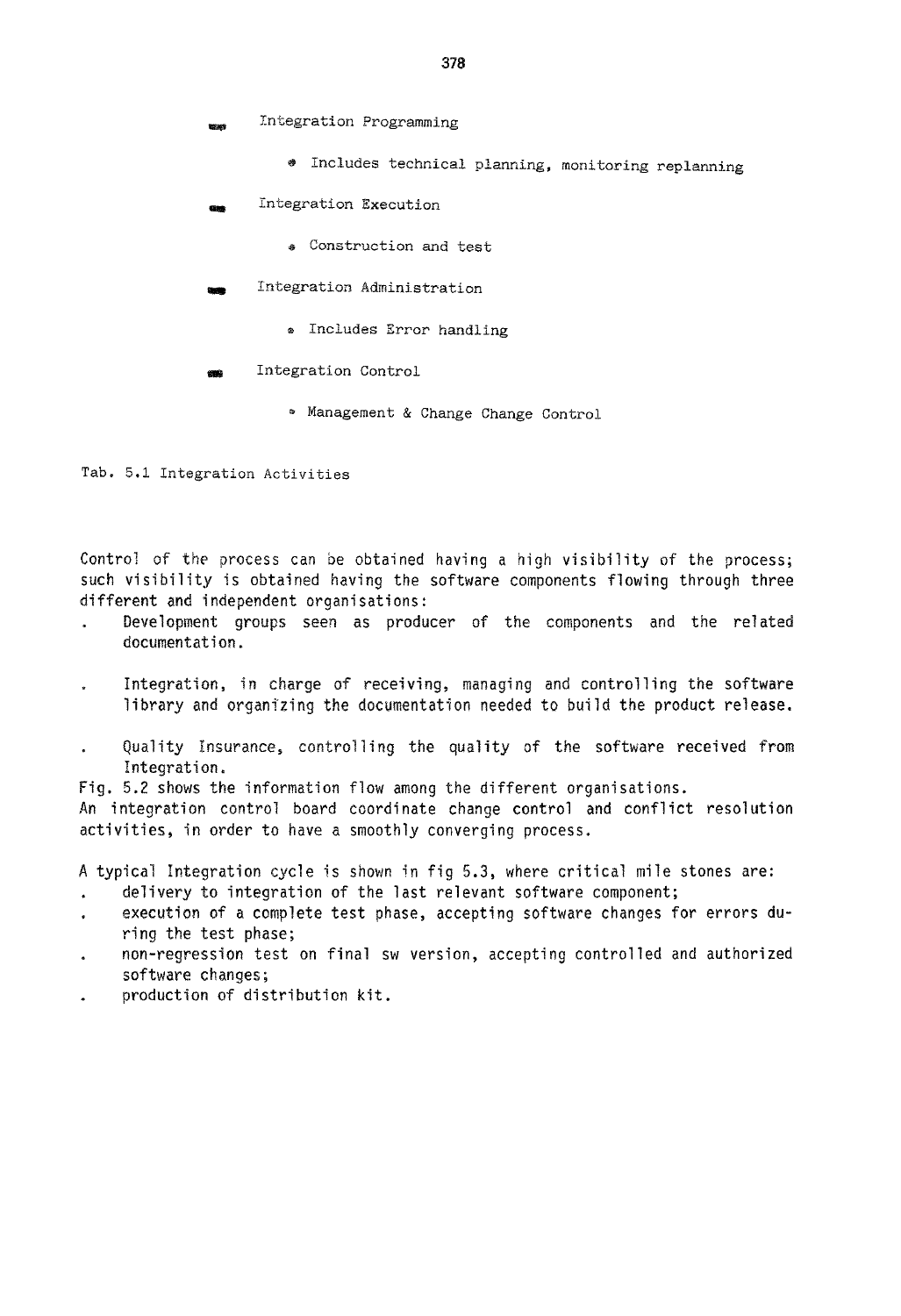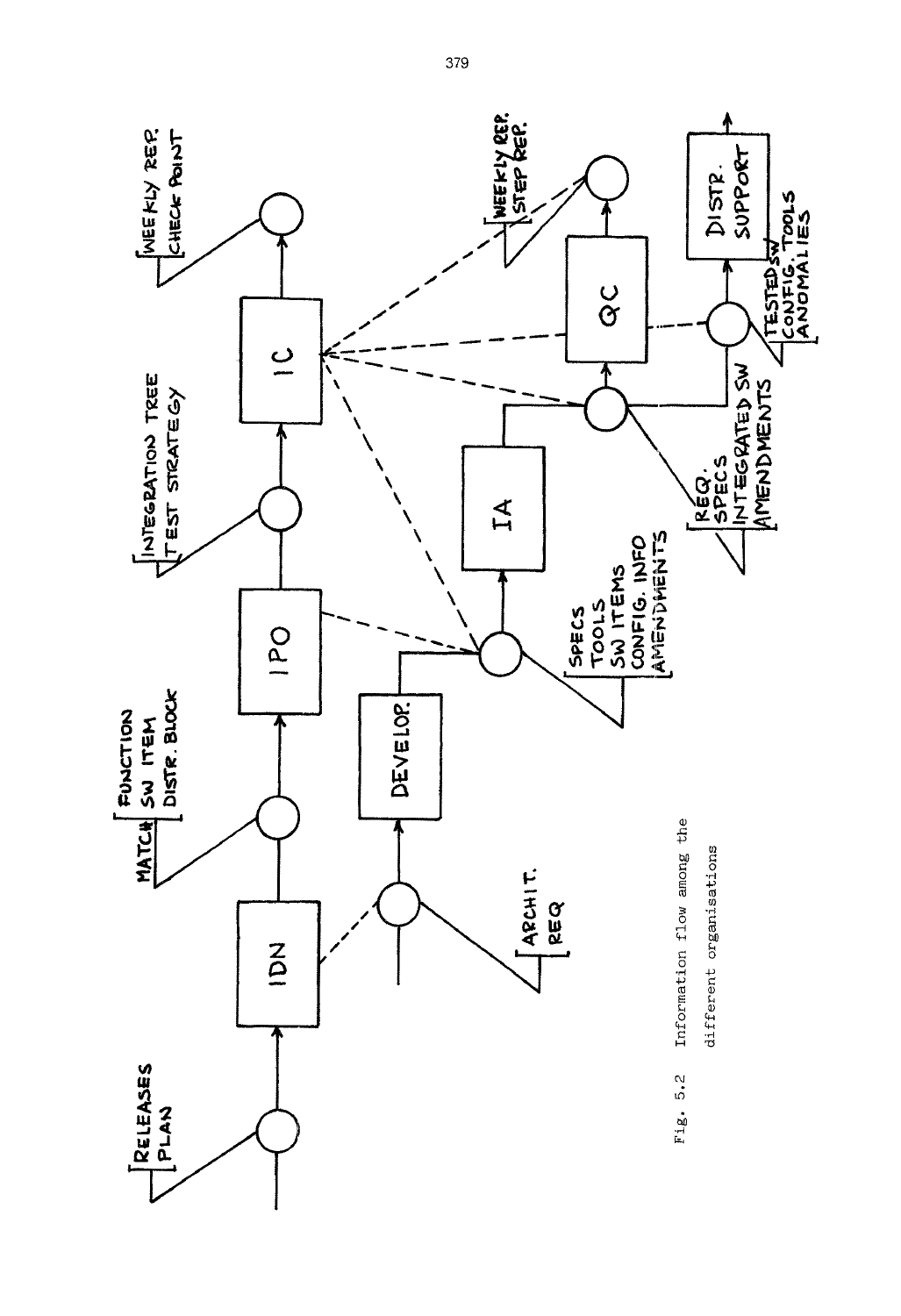

Fig. 5.3 Integration Life Cycle

## 6. INTERMEDIATE STATUS.

The environment described has shown the following caracteristics:

- Provides an efficient implementation process
- Implementation process, not integrated with the functional specs definition and plan definition, gives too loose connection and feedbacks between this two phases which are proceeding practically in parallel, up to the integration phase.
- Strong QC and Integration phases at the end of the process; this gives:
	- + capacity of producing large complex configurations; but
	- + long feedback-time among definition, implementation and integration
	- potential boottleneck in the final phase, as soon as the first versions are available and a significant number of different releases has to be managed.
- 7. EVOLUTION OF PRODUCTION PROCESS AND SOFTWARE LIFE CYCLE.

As the first release of the new product was distributed it became apparent a new problem, we can try to summurize as follows:

Present structure is targeted to manage a very long implementation period of a sophisticated technology driven software system; i.e. implementation period has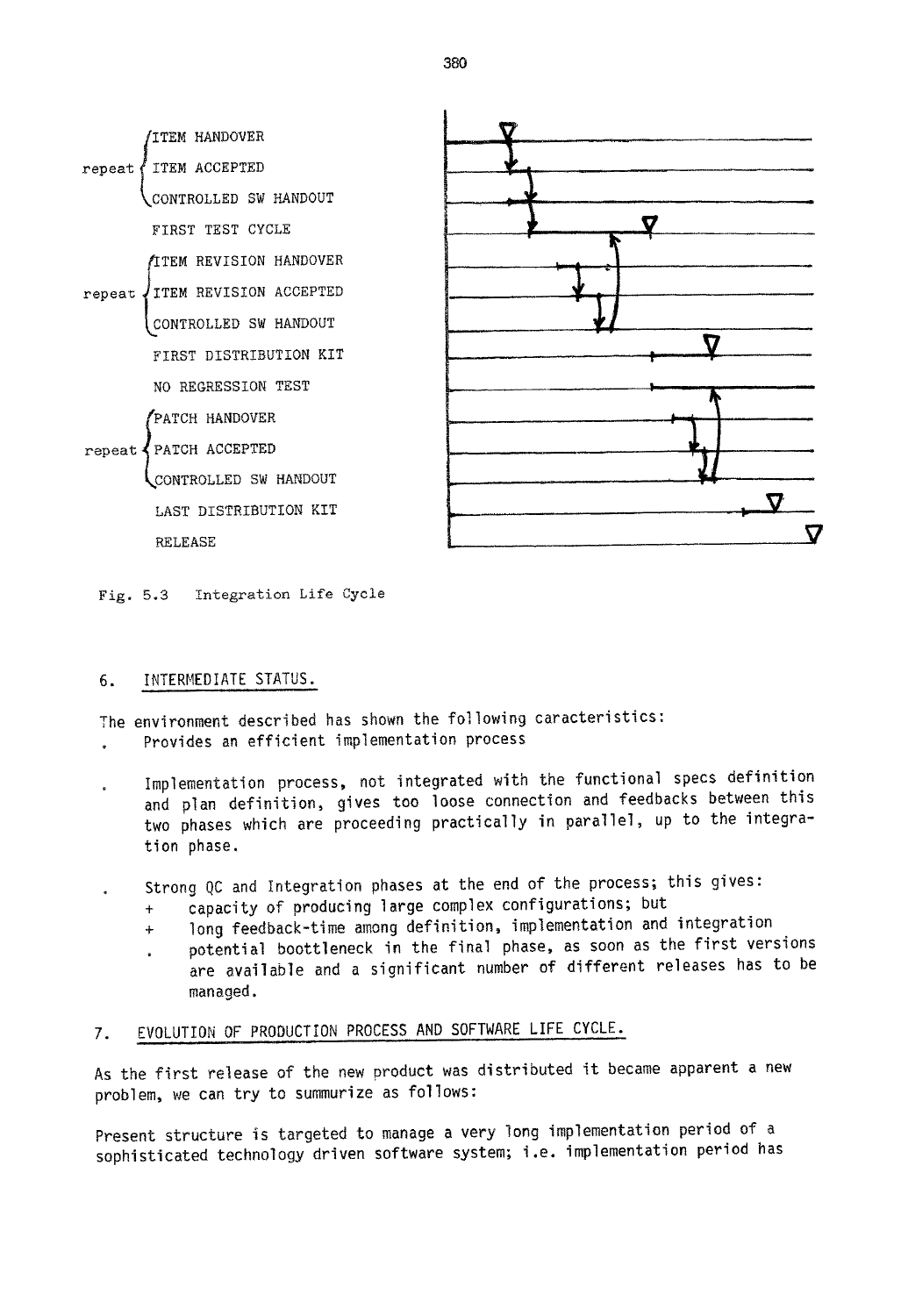weak feedback from the market and is performed with large authonomy of project and programming people.

As soon as the sw product is marketed and installed, driving points are different:

- add to the system the largest amount of application oriented features
- generate many application oriented versions
- mantain and keep updated the system software.

It is quite clear that these aspects are influencing the way development steps are performed (technology driven implementation and market driven implementation can be handled with different approaches), but the integration/distribution phases are heavely influenced, with heavy feedbacks on the organisation of production process.

A possibility is to change the organisation structure indicated in fig. 3.1 into a structure in which the implementation groups are organised in a more product oriented view. A proposal is shown in figure 7.1.

The total elapsed time in order to obtain a product in the suggested process is longer then the one shown in fig. 3.1, but the structure has more intrinsic parallelism. As soon as the Basic System SW exists, developments for different market sectors can proceed and be distributed in parallel. Furthermore, while the basic system sw is working on the Nth release, developments for different Market Sectors, based on (N-l)th release, can be performed and distributed.

Finally, two feedback cycles are included; the first one-let call it technology driven - targeted to keep updated the basic System Software and the second one let call it product driven - targeted to a fast reaction to market requirement. The second one can be significantly faster than the one in fig. 3.1, in which technology and product feedbacks are mixed and therefore the product feedbacks can be conditioned or even de-prioritized, in order to support apparently more urgent technological requirements.

In order to stress all the consequences from such production process organisation, it is interesting to structure a new software life cycle, that we can call the "Technology Market Compound Life Cicle" (See fig. 7.2).

Again, supported by the production process organisation shown in fig. 7.1, we have to pipelined phases with high degree of parallelism, which sharply separate the process of producing a new technologically advanced system and the process of releasing products driven by market requirement.

Important points to note on fig. 7.2 are:

- Architecture Definition is corresponding, at the technology level, to Product Definition at Market Level.
- The different steps of such life cycle may be described in greater details utilising one of the well known models (for example "Cascade" (BOE 81) or "Iterative"(BAL 84)), even if in this case we have sketched Baltzer's approach.
- Congifuration management is a very important phase also in technology driven  $\bullet$ development, where the fast prototiping technique is introducing a potentially unstructured development process.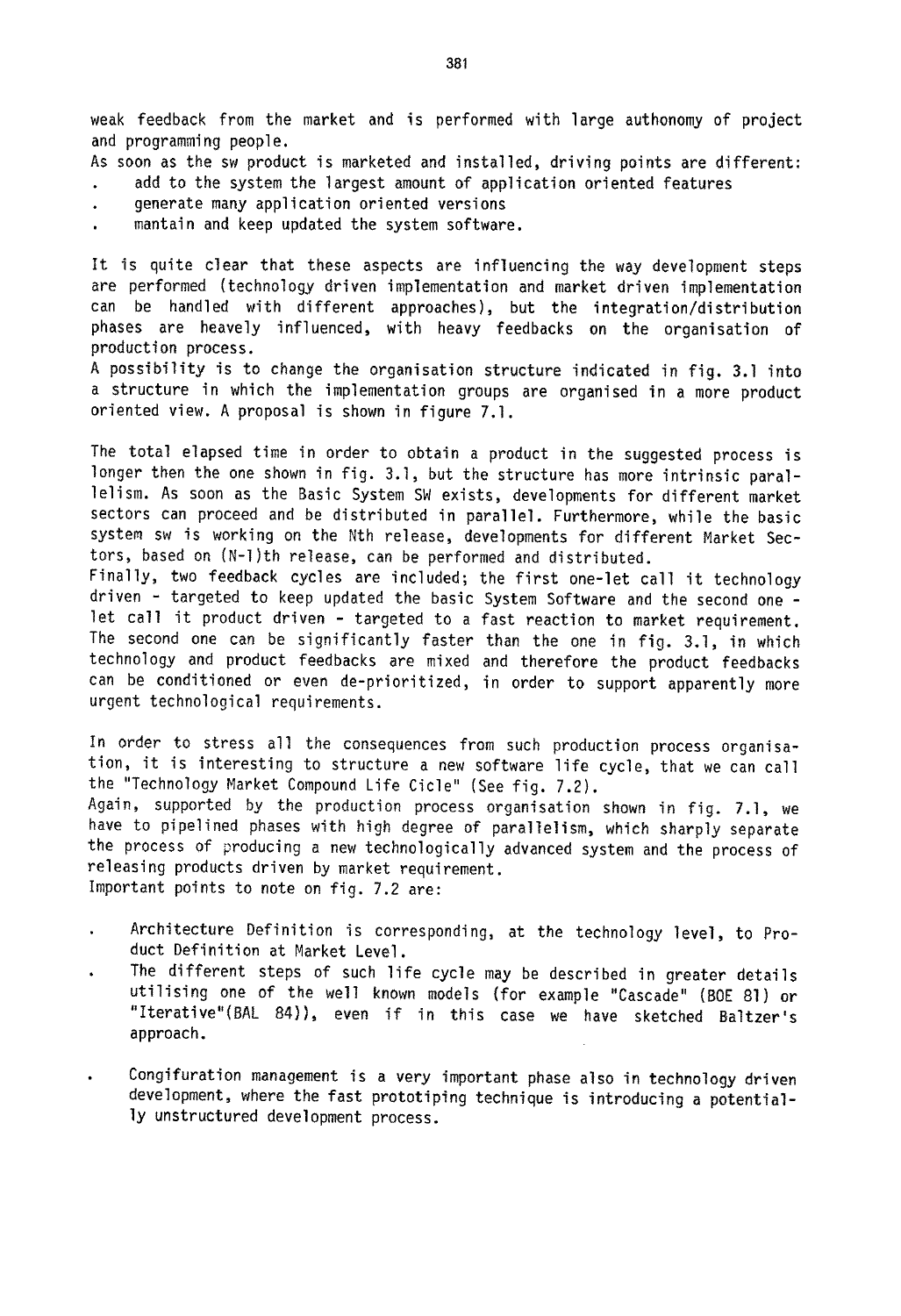

Fig. 7.1 Technology - Market Compound Production Process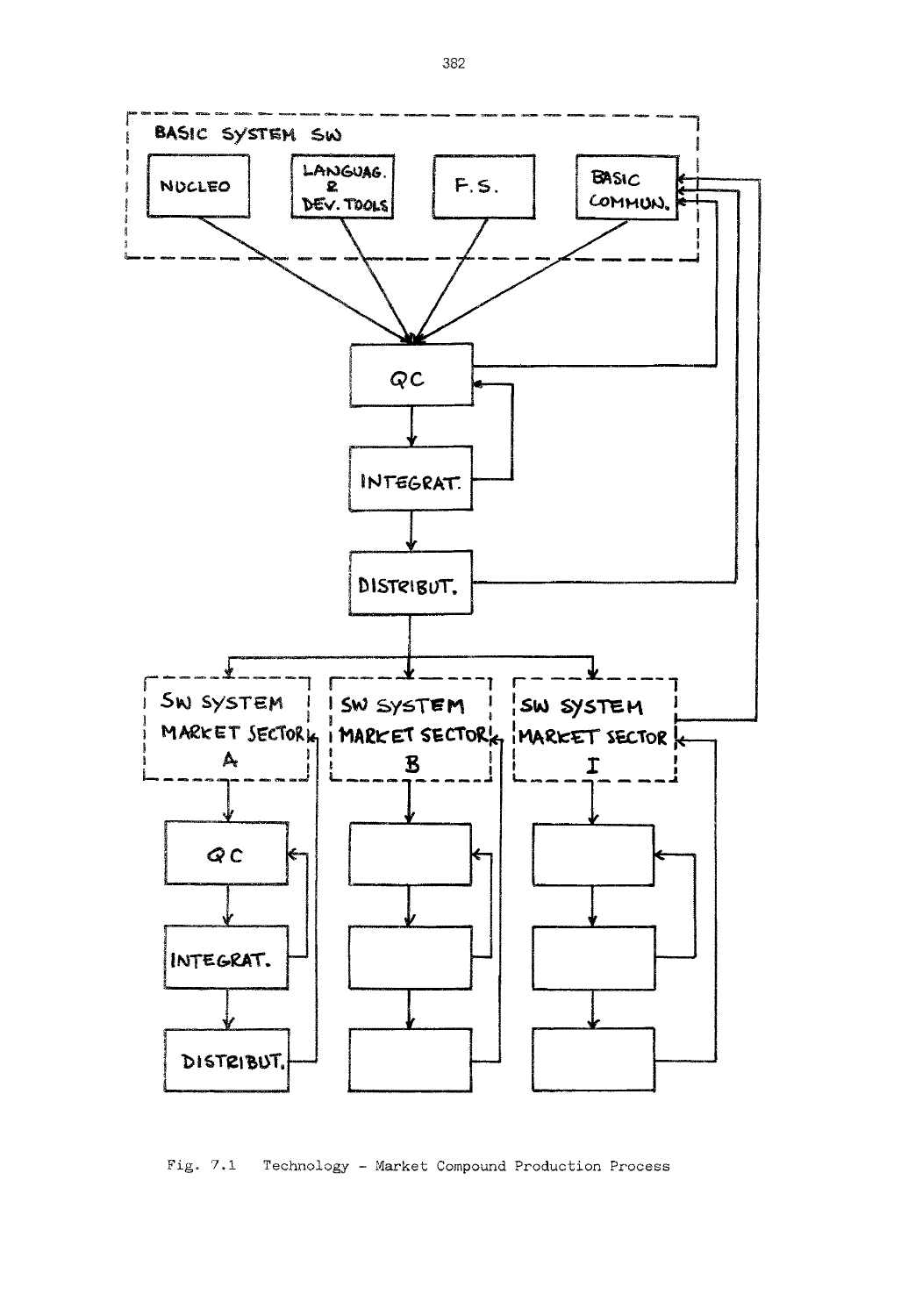